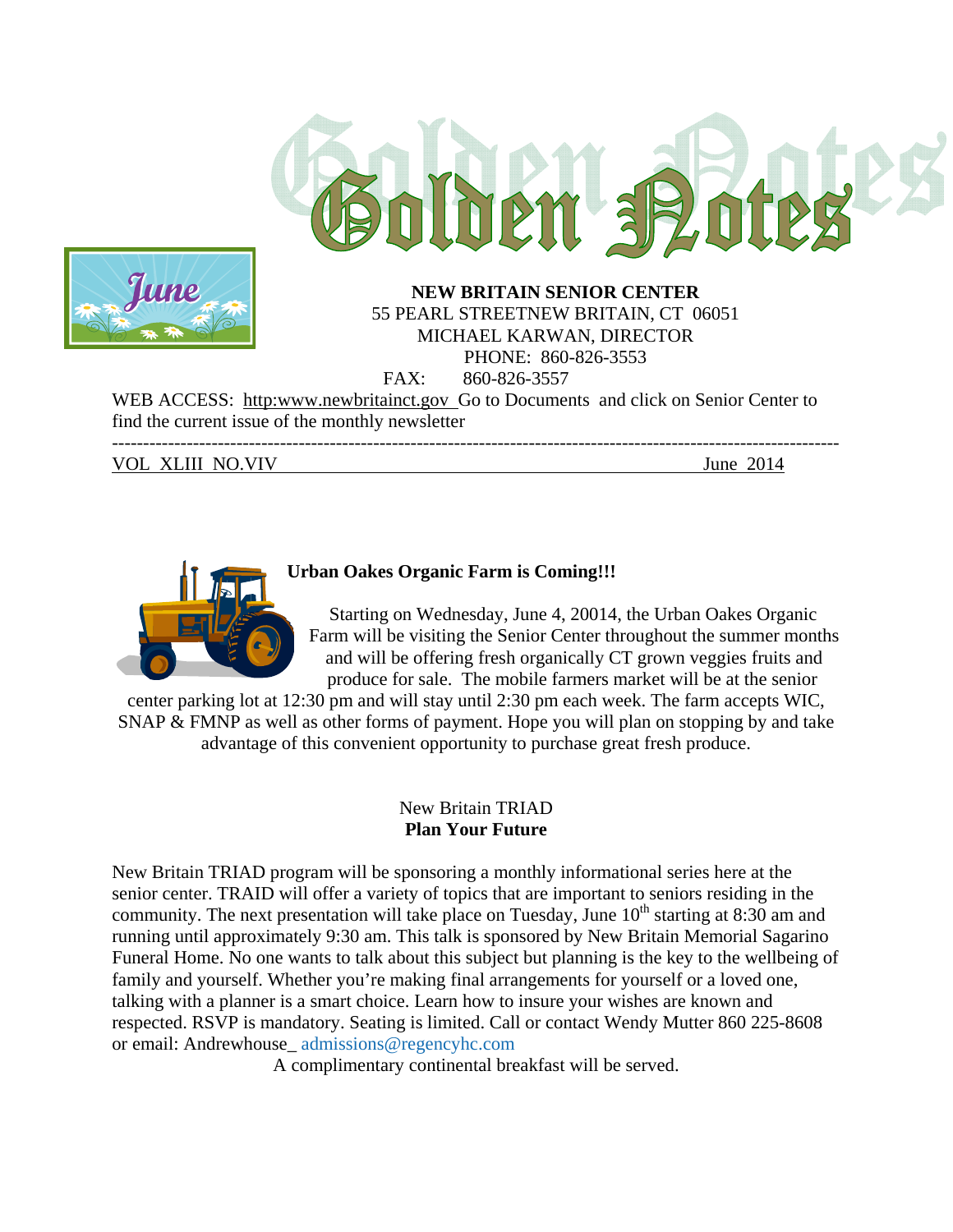#### **Book G Group Meet ting**

The senior center/public library book group will be meeting at 1:00 pm on Tuesday, June  $17<sup>th</sup>$ here at the senior center. The June read is Grand Central: how a train station transformed America written by Sam Roberts.

So get reading and join us on the third Tuesday on each month (except during July and August).



## **Bowlin ng Update**

season with high scores and lots of laughs. Judy, Ted, Pat and John were top of the list, but the rest of the team truly enjoyed our time together. Recently, All the bowlers exceeded their usual game scores and enjoyed a tasty lunch. The senior center's Wii bowling team, "the Wild Turkeys" finished off the the Turkeys traveled to Franklin Square Manor for a joint bowling tourney.

We are all looking forward to September and the start up of another bowling season.

## FRIDAY at the MOVIES

Mis s Congenial ity

Friday, June  $20^{th}$  at 12:45 pm

Staring Sandra Bullock, Michael Caine, Benjamin Bratt and Candice Bergen.

Sandra Bullock stars as an operative posing as a pageant contestant in order to ferret out a terrorist targeting the event.

Hope you will join us for this entertaining film.